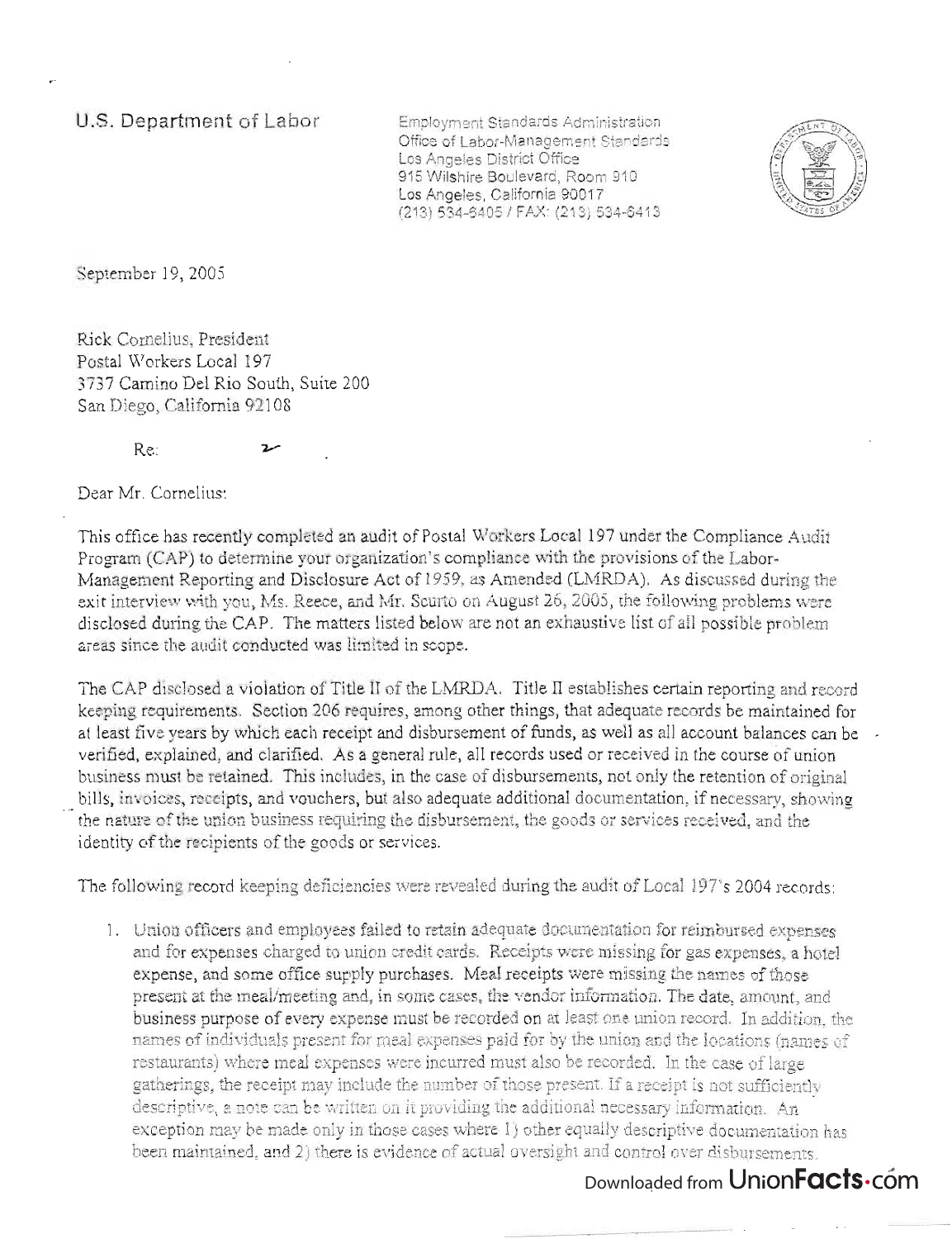$\mathcal{F}$ September 19,2005 Page 2 of 3

- 2. Local 197 failed to list a purpose for several checks. Again, there must be at least one record that  $\mu$  allied to have purpose the several checks. Again, there may be at least stubility in the check stub or ledger and should be check studies that include the check studies of the check studies of the check studies of th we die parpose of each
- 3. Local 197 failed to retain an inventory of tee-shirts, jackets, and aprons which were purchased by the union is the union and sold or given and sold or given a must be retained which are property. If the case of union shirts,  $\frac{1}{2}$  is the case of union sold to members sold to members sold to members sold to members sold to members sold to members and amount  $\frac{1}{2}$ In the case of union shirts, jackets and other items sold to members, the date and amount received<br>from every sale must be recorded in at least one record. Records must also be maintained for items given away, which should include what item was given, to whom it was given, and on what date it was given. There should also be records demonstrating approval to give items away.
- 4. Local 197 failed to maintain a record of its petty cash. Records for petty cash need to include the - appear 197 Tancular in training in touries in the fund, records for paid from the activities (include the account) proved amount to be maintained in the rund, records for an expenses para moments account, and records showing the replenishment of the account. Records for expenses should include the date, business purpose, and amount of each expense.
- 5. Local 197 failed to maintain records of some receipts received in the union office. Receipts should  $\mathbb{R}^n$  . The money received in the office, including money paid  $\mathbb{R}^n$  and  $\mathbb{R}^n$  and direct-pays and direct-pays and direct-pays and direct-pays and direct-pays and direct-pays and direct-pays and direct-pays duction, and an indeed technology in the different motivating bestead in the ledger.

 $\mathcal{A}$  agreed, provided that Local 197 maintains addeduce documentation for its receipts and disbursements and disbursements and disbursements and disbursements and disbursements and disbursements and disbursements and in the future of the future action will be taken the future of the future of the future of the future of the state of the state of the state of the state of the state of the state of the state of the state of the state of

The CAP disclosed a violation of LMRDA section 201(b), because the Labor Organization Annual Report  $\sum_{i=1}^{n}$  for  $\sum_{i=1}^{n}$  for  $\sum_{i=1}^{n}$  for finite  $\sum_{i=1}^{n}$  ,  $\sum_{i=1}^{n}$  for  $\sum_{i=1}^{n}$  for  $\sum_{i=1}^{n}$  failed to  $\sum_{i=1}^{n}$  for  $\sum_{i=1}^{n}$  for  $\sum_{i=1}^{n}$  for  $\sum_{i=1}^{n}$  for  $\sum_{i=1}^{n}$  for  $\sum_{i=$  $\frac{1}{2}$ 

The following deficient items were identified:

- 1. The LM-2 is to be prepared using the cash method of accounting. Under the cash method of accounting, received when we received an electromage. Onest me cases intended or accounting, receipts are recorded when money is actually received by your organization and<br>disbursements are recorded when money is actually paid out by your organization. Since the LM-2 for 2004 was prepared using the accrual method, the numbers for beginning cash, ending cash, receipts, and disbursements are incorrect.
- 2. The union erroneously reported its partial ovmership of the building as an investment instead of a  $\frac{4}{3}$
- ') ~h' . . . 1.-.1 1...1 £: , 1 .r.' . ) . 1. e mnon erroneOUSly reported money wltHlleJ.u 1rom paycnec.J:(S lor uePOSlt to if  $\frac{1}{2}$  union erroneously reported money withheld from paychecks for deposit to  $\frac{1}{2}$ items for disease the disputation members for disputations on the half on the final species on behalf on behalf<br>It is a second on the final species of the half of the half of the second on the half of the half of the secon individual members).

## Downloaded from UnionFacts.com